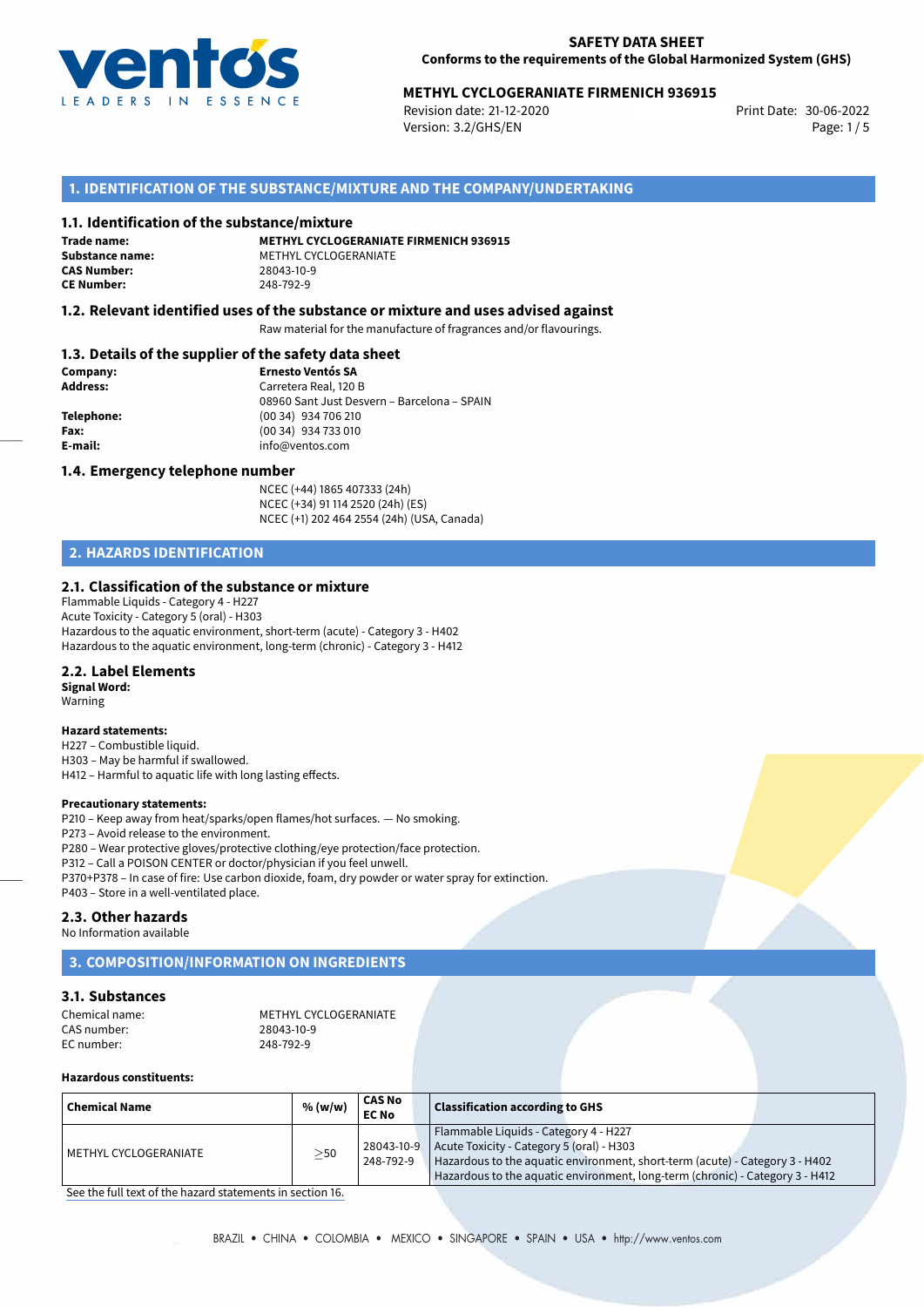

# **METHYL CYCLOGERANIATE FIRMENICH 936915**<br>Revision date: 21-12-2020

Revision date: 21-12-2020 Version: 3.2/GHS/EN Page: 2 / 5

# **3.2. Mixtures**

Not applicable.

# **4. FIRST-AID MEASURES**

# **4.1. Description of necessary first aid measures**

| Rinse mouth with water.                                                                                               |
|-----------------------------------------------------------------------------------------------------------------------|
| Obtain medical advice.                                                                                                |
| Keep at rest. Do not induce vomiting.                                                                                 |
| In case of contact with eyes, rinse immediately with plenty of water for at least 15 minutes and seek medical advice. |
| Remove person to fresh air and keep at rest.                                                                          |
| Seek immediate medical advice.                                                                                        |
| Take off immediately all contaminated clothing.                                                                       |
| Thoroughly wash affected skin with soap and water.                                                                    |
| Seek medical attention if symptoms persist.                                                                           |
|                                                                                                                       |

# **4.2. Most important symptoms and effects, both acute and delayed**

No information available.

## **4.3. Indication of any immediate medical attention and special treatment needed**

No information available.

# **5. FIRE-FIGHTING MEASURES**

## **5.1. Extinguishing Media**

Water spray, carbon dioxide, dry chemical powder or appropriate foam. For safety reasons do not use full water jet.

## **5.2. Special hazards arising from the substance or mixture**

Known or Anticipated Hazardous Products of Combustion: Emits toxic fumes under fire conditions.

## **5.3. Advice for firefighters**

High temperatures can lead to high pressures inside closed containers. Avoid inhalation of vapors that are created. Use appropriate respiratory protection. Do not allow spillage of fire to be poured into drains or watercourses. Wear self-contained breathing apparatus and protective clothing.

## **6. ACCIDENTAL RELEASE MEASURES**

### **6.1. Personal precautions, protective equipment and emergency procedures**

Evacuate surronding areas. Ensure adequate ventilation. Keep unnecessary and unprotected personnel from entering. Do not breathe vapor/spray. Avoid contact with skin and eyes. Information regarding personal protective measures: see section 8.

#### **6.2. Environmental precautions**

To avoid possible contamination of the environment, do not discharge into any drains, surface waters or groundwaters.

#### **6.3. Methods and materials for containment and cleaning up**

Cover with an inert, inorganic, non-combustible absorbent material (e.g. dry-lime, sand, soda ash). Place in covered containers using non-sparking tools and transport outdoors. Avoid open flames or sources of ignition (e.g. pilot lights on gas hot water heater). Ventilate area and wash spill site after material pickup is complete.

## **6.4. Reference to other sections**

Information regarding exposure controls, personal protection and disposal considerations can be found in sections 8 and 13.

# **7. HANDLING AND STORAGE**

## **7.1. Precautions for safe handling**

Do not store or handle this material near food or drinking water. Do not smoke. Avoid contact with the eyes, skin and clothing. Wear protective clothing and use glasses. Observe the rules of safety and hygiene at work. Keep in the original container or an alternative made from a compatible material.

# **7.2. Conditions for safe storage, including any incompatibilities**

Store in tightly closed and preferably full containers in a cool, dry and ventilated area, protected from light. Keep away from sources of ignition (e.g. hot surfaces, sparks, flame and static discharges). Keep away from incompatible materials (see section 10).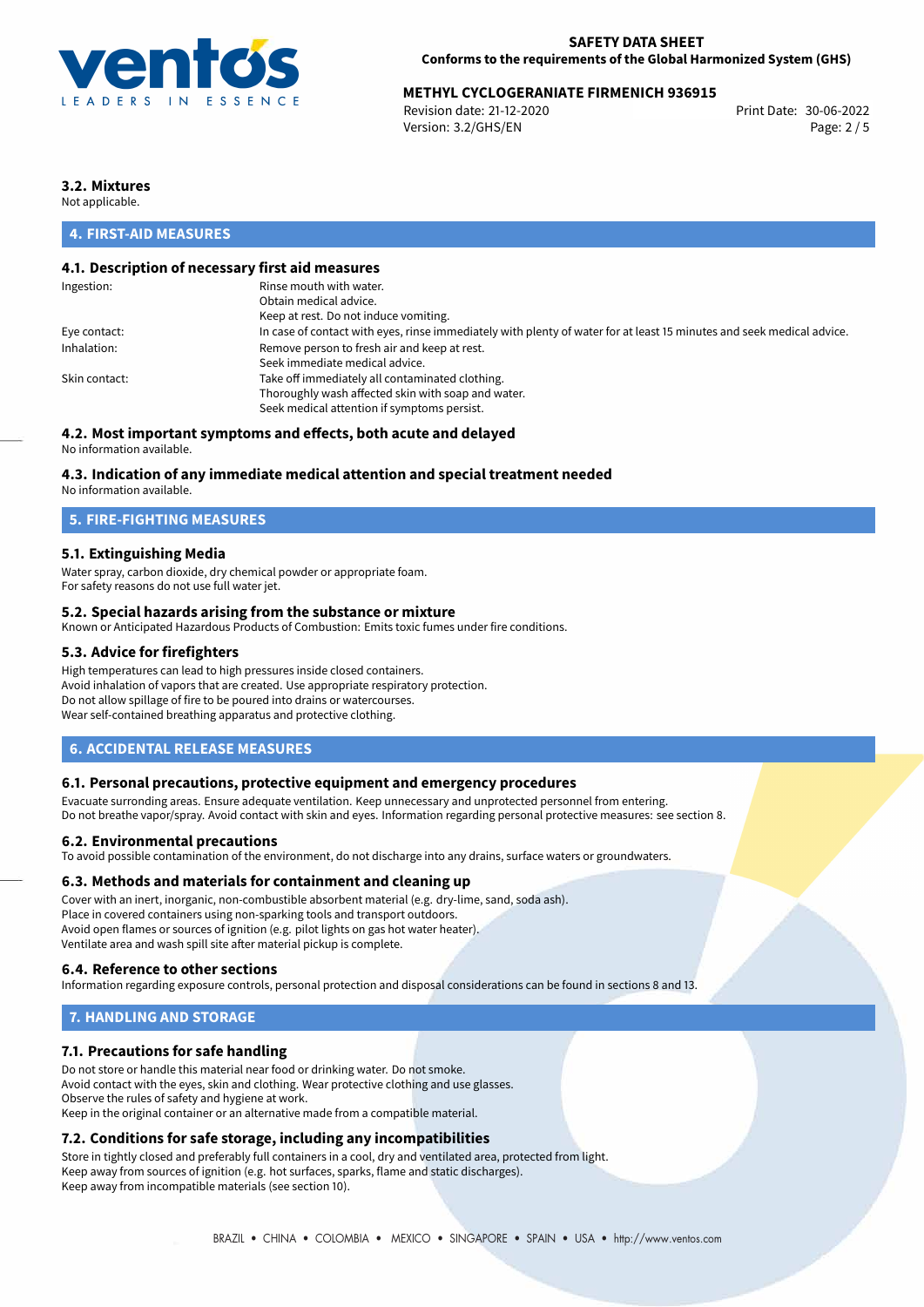

# **METHYL CYCLOGERANIATE FIRMENICH 936915**<br>Revision date: 21-12-2020 Print Date: 30-06-2022

Revision date: 21-12-2020 Version: 3.2/GHS/EN Page: 3 / 5

# **7.3. Specific end use(s)**

No information available.

# **8. EXPOSURE CONTROLS AND PERSONAL PROTECTION**

## **8.1. Control parameters**

Components with occupational exposure limits: None known.

### **8.2. Exposure controls**

Measures should be taken to prevent materials from being splashed into the body. Provide adequate ventilation, according to the conditions of use. Use a mechanical exhaust if required.

#### **8.3. Individual protection measures, such as personal protective equipment**

| Eye/Face protection:             | Chemical safety goggles are recommended. Wash contaminated goggles before reuse.                                                            |
|----------------------------------|---------------------------------------------------------------------------------------------------------------------------------------------|
| Hand Protection:                 | Chemical-resistant gloves are recommended. Wash contaminated gloves before reuse.                                                           |
| Body protection:                 | Personal protective equipment for the body should be selected based on the task being performed and the risks<br>involved.                  |
| Respiratory Protection:          | In case of insufficient ventilation, use suitable respiratory equipment.                                                                    |
| Environmental exposure controls: | Emissions from ventilation or process equipment should be checked to ensure they comply with environmental<br>protection legislation.       |
|                                  | In some cases, filters or engineering modifications to the process equipment will be necessary to reduce emissions to<br>acceptable levels. |

# **9. PHYSICAL AND CHEMICAL PROPERTIES**

# **9.1. Information on basic physical and chemical properties**

| Appearance:                            | Liguid                     |
|----------------------------------------|----------------------------|
| Colour:                                | Conforms to standard       |
| Odour:                                 | Conforms to standard       |
| Odour theshold:                        | Not determined             |
| pH:                                    | Not determined             |
| Melting point/freezing point:          | Not determined             |
| Boling point/boiling range (°C):       | Not determined             |
| Flash point:                           | $77^{\circ}$ C             |
| Evaporation rate:                      | Not determined             |
| Flammability:                          | Not determined             |
| Lower flammability/Explosive limit:    | Not determined             |
| Upper flammability/Explosive limit:    | Not determined             |
| Vapour pressure:                       | Not determined             |
| Vapour Density:                        | Not determined             |
| Density:                               | $0,96 - 0,966$ g/mL (20°C) |
| Relative density:                      | $0,96 - 0,966$ (20°C)      |
| Water solubility:                      | <b>INSOLUBLE IN WATER</b>  |
| Solubility in other solvents:          | SOLUBLE IN ETHANOL         |
| Partition coefficient n-octanol/water: | Not determined             |
| Auto-ignition temperature:             | Not determined             |
| Decomposition temperature:             | Not determined             |
| Viscosity, dynamic:                    | Not determined             |
| Viscosity, kinematic:                  | Not determined             |
| Explosive properties:                  | Not determined             |
| Oxidising properties:                  | Not determined             |
|                                        |                            |

# **10. STABILITY AND REACTIVITY**

### **10.1. Reactivity**

No hazardous reactions if stored and handled as prescribed/indicated.

## **10.2. Chemical stability**

The product is stable if stored and handled as prescribed/indicated.

#### **10.3. Possibility of hazardous reactions**

No hazardous reactions if stored and handled as prescribed/indicated.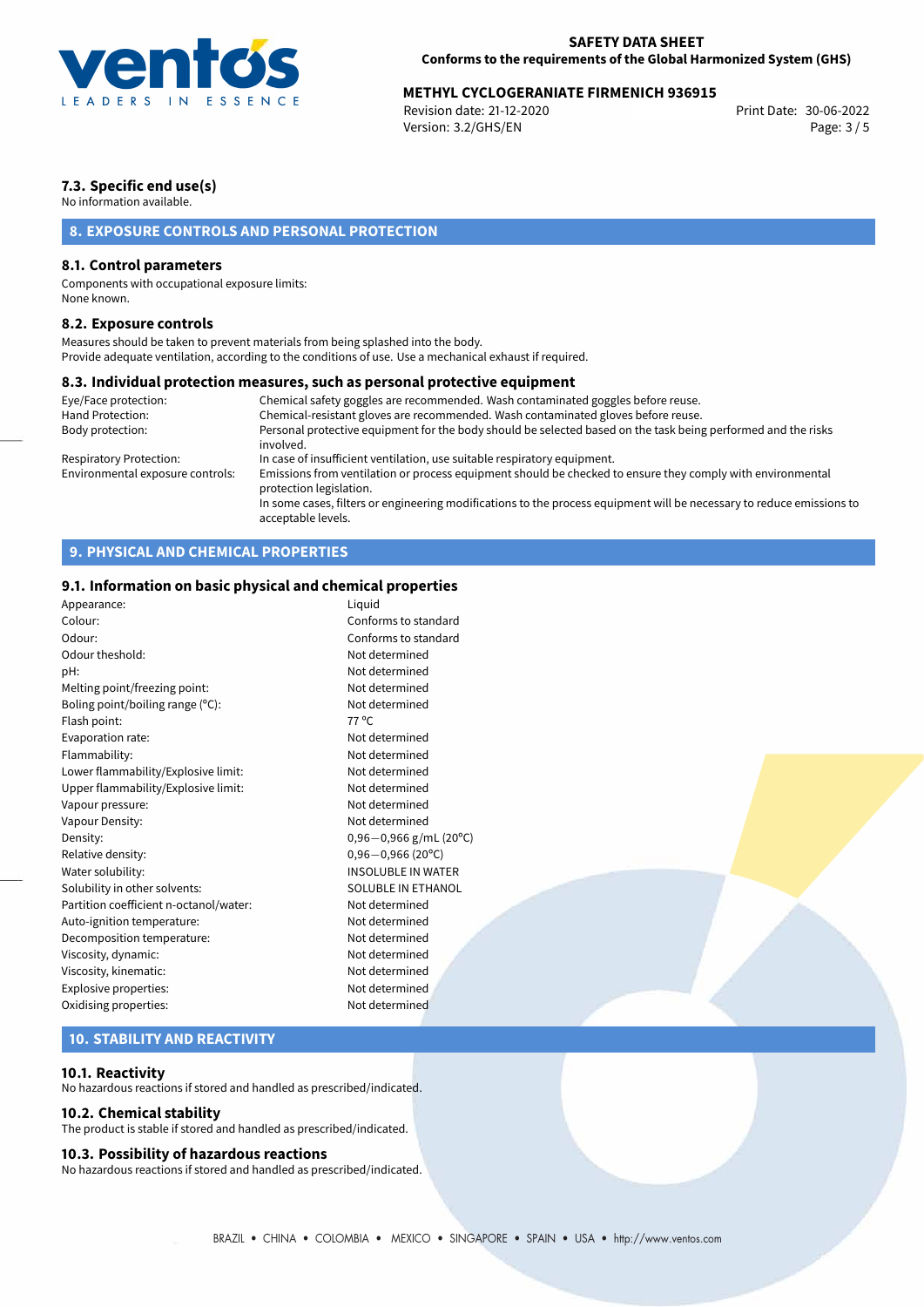

# **METHYL CYCLOGERANIATE FIRMENICH 936915**<br>2006-2022 Print Date: 30-06-2022

Revision date: 21-12-2020 Version: 3.2/GHS/EN Page: 4 / 5

# **10.4. Conditions to Avoid**

Conditions to Avoid: Excessive heat, flame or other ignition sources.

## **10.5. Incompatible materials**

Avoid contact with strong acids and bases and oxidizing agents.

## **10.6. Hazardous decomposition products**

During combustion may form carbon monoxide and unidentified organic compounds.

# **11. TOXICOLOGICAL INFORMATION**

| Acute toxicity                    | May be harmful if swallowed.                                              |
|-----------------------------------|---------------------------------------------------------------------------|
| <b>Skin corrosion/irritation</b>  | Based on the data available, the criteria for classification are not met. |
| Serious eye damage/irritation     | Based on the data available, the criteria for classification are not met. |
| Respiratory or skin sensitisation | Based on the data available, the criteria for classification are not met. |
| Germ cell mutagenicity            | Based on the data available, the criteria for classification are not met. |
| Carcinogenicity                   | Based on the data available, the criteria for classification are not met. |
| Reproductive toxicity             | Based on the data available, the criteria for classification are not met. |
| <b>STOT-single exposure</b>       | Based on the data available, the criteria for classification are not met. |
| <b>STOT-repeated exposure</b>     | Based on the data available, the criteria for classification are not met. |
| <b>Aspiration hazard</b>          | Based on the data available, the criteria for classification are not met. |

# **12. ECOLOGICAL INFORMATION**

#### **12.1. Toxicity**

#### **Assessment:**

Harmful to aquatic life with long lasting effects. **Experimental/calculated data:** No information available.

#### **12.2. Degradability**

No information available.

# **12.3. Bioaccumulative potential**

No information available.

# **12.4. Soil mobility**

No information available.

### **12.5. Other adverse effects**

See also sections 6, 7, 13 and 15 Do not allow to get into waste water or waterways.

## **13. DISPOSAL CONSIDERATIONS**

#### **13.1. Waste treatment methods**

Dispose of in accordance with national and local environmental regulations.

# **14. TRANSPORT INFORMATION**

|                                  | <b>ADR/RID/ADN</b>                |  | <b>IMDG</b>                       |  | <b>IATA-ICAO</b>                  |  |
|----------------------------------|-----------------------------------|--|-----------------------------------|--|-----------------------------------|--|
| 14.1. UN Number                  | Not classified as hazardous goods |  | Not classified as hazardous goods |  | Not classified as hazardous goods |  |
| 14.2. UN Proper Shipping Name    | Not applicable                    |  | Not applicable                    |  | Not applicable                    |  |
| 14.3. Transport Hazard Class(es) | Not applicable                    |  | Not applicable                    |  | Not applicable                    |  |
| 14.4. Packing Group              | Not applicable                    |  | Not applicable                    |  | Not applicable                    |  |
| 14.5. Environmental hazards      | No                                |  | <b>No</b>                         |  | No                                |  |
| Additional information           |                                   |  |                                   |  |                                   |  |

### **14.6 Special precautions for user**

None known

## **14.7. Transport in bulk according to Annex II of MARPOL 73/78 and the IBC Code**

No information available